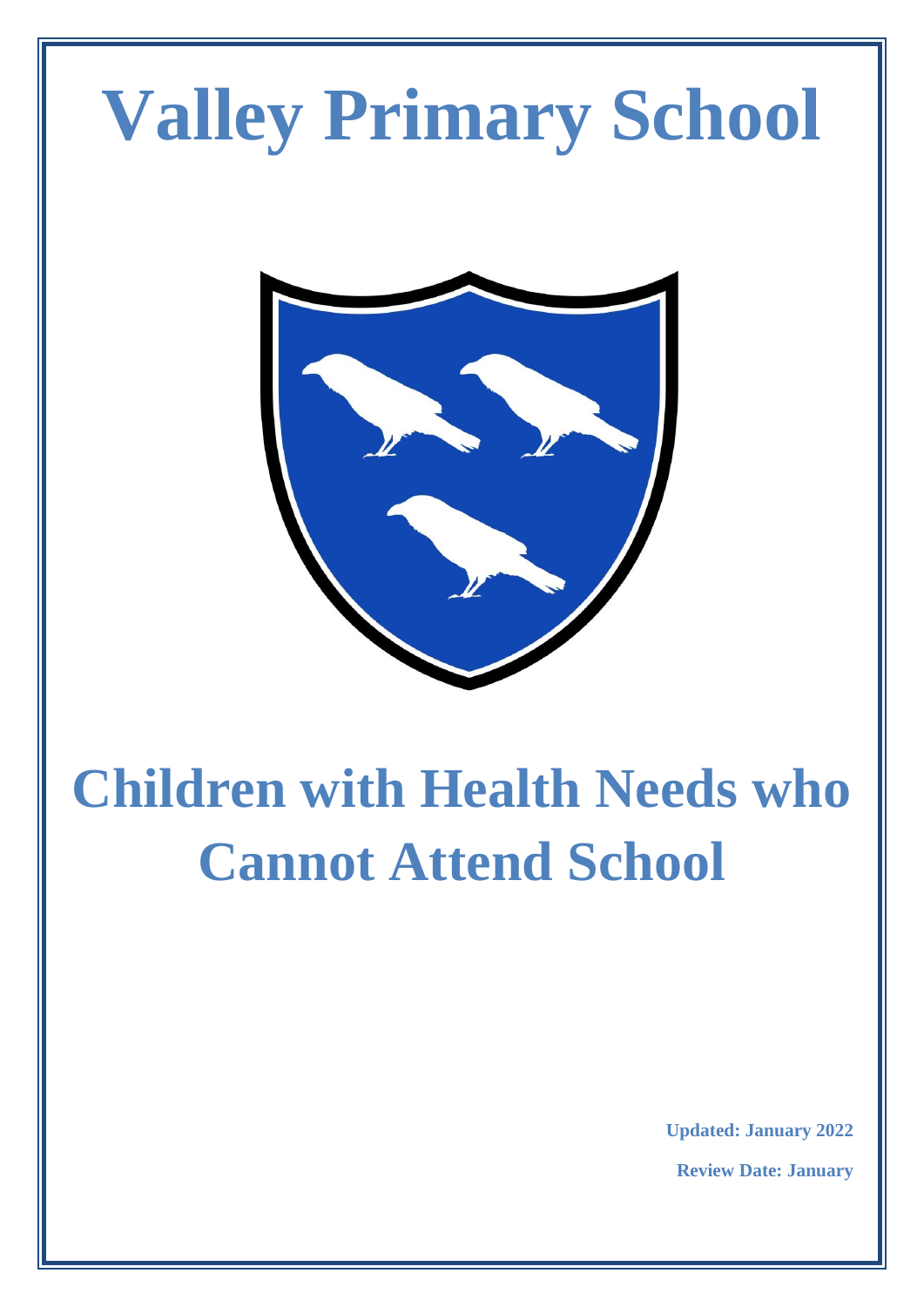#### 1. Aims

Valley Primary School aims to work with the local authority (Bromley) to ensure that all children who are unable to attend school due to medical needs continue to have access to as much education as their medical condition allows.

There may be occasions when children have to be admitted to hospital due to the nature of their health needs, but whenever possible, pupils should be educated in school and we will aim to reintegrate them back into school as soon as they are well enough.

When children cannot be in school, we will work with the local authority, healthcare partners and parents to ensure that the children receive the correct level of support and ongoing contact with the school to maintain their links with their class and teachers.

We have this policy aims to ensure that:

- Suitable education is arranged for pupils on roll who cannot attend school due to health needs;
- Pupils, staff and parents understand what the school is responsible for when this education is being provided by the local authority.

This policy applies only to children with a serious medical need or condition; it does not apply in the case of children missing school due to normal childhood illness. Children should always attend school if they are well enough to do so. If they are not then work will not be provided for them as they would not be well enough to complete this.

#### 2. Legislation and Guidance

This policy reflects the requirements of:

#### [Education Act 1996,](http://www.legislation.gov.uk/ukpga/1996/56/section/19)

[Ensuring a good education for children who cannot attend school because of health needs 2013](https://www.gov.uk/government/publications/education-for-children-with-health-needs-who-cannot-attend-school)

#### [Supporting pupils at school with medical conditions 2015](https://www.gov.uk/government/publications/supporting-pupils-at-school-with-medical-conditions--3)

and complies with our funding agreement and articles of association.

#### 3. The Responsibilities of the Local Authority

All local authorities (LAs) must have regard to the statutory guidance when carrying out their duty to arrange suitable full-time education (or part-time when appropriate for the child's needs) for children who are unable to attend a mainstream or special school because of their health. This duty applies to all children and young people who would normally attend mainstream schools, including academies, free schools, independent schools and special schools, or where a child is not on the roll of a school. It applies equally whether a child cannot attend school at all or can only attend intermittently.

LAs are responsible for arranging suitable full-time education for children who – because of illness or other reasons – would not receive suitable education without such provision. This means that where a child cannot attend school because of health problems, and would not otherwise receive a suitable full-time education, the LA is responsible for arranging provision and must have regard to the guidance.

There will be a wide range of circumstances where a child has a health need but will receive suitable education that meets their needs without the intervention of the LA – for example, where the child can still attend school with some support; where the school has made arrangements to deliver suitable education outside of school for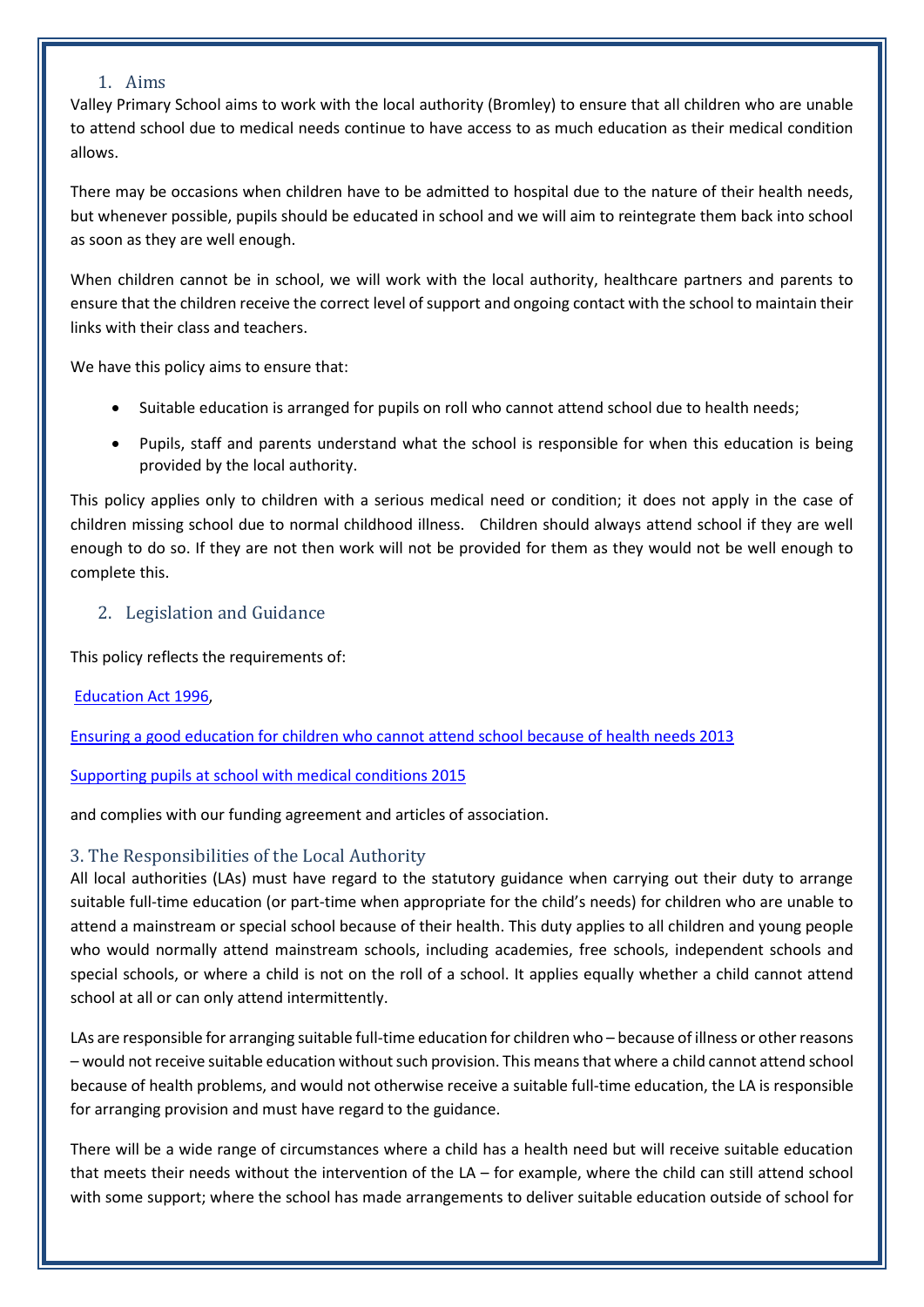the child; or where arrangements have been made for the child to be educated in a hospital by an on-site hospital school.

#### 4. The Role of the School

Where possible, we will make arrangements to ensure that a pupil who is on our roll but unable to attend is provided with suitable high-quality education, this will include:

- Remote provision
- Sending work home
- Liaising with hospital schools

We will at all times ensure that the child, and their parents, are aware of the arrangements that we are making and we will work with parents and medical professionals to ensure that the work provided is of a suitable amount bearing in mind the child's health needs. We will do this for so long as is reasonably practicable, albeit that the responsibility lays with the LA if a child is absent from school for 15 days or more.

If a point is reached where we cannot continue to provide a suitable education, or more than 15 days has lapsed, then we would liaise with the LA to ensure a smooth transition of the responsibility to them. In Bromley, The Home and Hospital Tuition Service is available to pupils who are unable to access school due to medical needs. Pupils are referred via the Local Authority Gateway Panel with evidence of need.

It is intended as a means of delivering a short-term education provision in order to help support and reintegrate our pupils back into their mainstream school or another more suitable provision.

Referral to the Home and Hospital Tuition Service can be made by the school or another professional currently caring for the child. Referrals will be sent to the Gateway Panel for consideration which sits every 2 weeks. Once successful the referring agency and family will be contacted.

It is vital that the referral form is signed by the parents / carers and accompanied with a letter from the consultant. In the case of SEN pupils, referral should be made via the SEN department in Bromley. A Gateway Panel referral form is included in Appendix A of this policy.

In cases where the local authority makes arrangements, the school will:

- Work constructively with the local authority, providers, relevant agencies and parents to ensure the best outcomes for the pupil
- Share information with the local authority and relevant health services as required
- Help make sure that the provision offered to the pupil is as effective as possible and that the child can be reintegrated back into school successfully.

#### 5. Reintegration

When a child has been away from school for an extended period, they may feel anxious about coming back to school. We will make positive plans for reintegration, working with the LA where appropriate. Throughout the pupil's absence, we will be mindful that the eventual aim will be to reintegrate them as soon as possible, once their health allows. We will do this by:

- Planning for consistent provision during and after the period of education outside the school, allowing the pupil to access the same curriculum and materials that they would have used in school as far as possible
- Enabling the pupil to stay in touch with school life through newsletters, emails, invitations to school events and internet links to PHSE sessions in school
- Creating an individually tailored reintegration plan for the child with regard to their health and medical needs.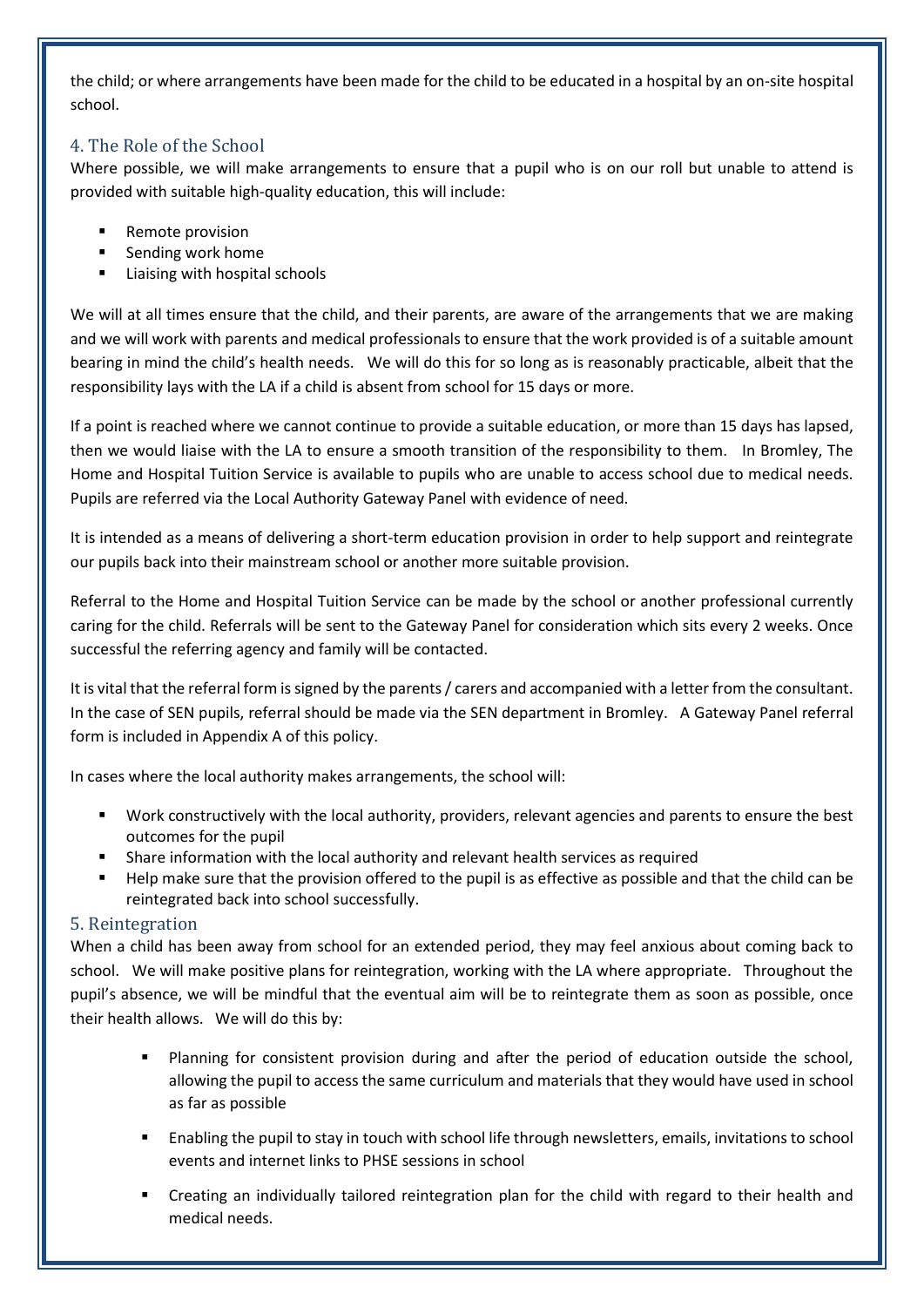■ Considering whether any reasonable adjustments need to be made

#### 6. Monitoring arrangements

This policy will be reviewed annually by the Senco. At every review, it will be approved by the Local Governing Body.

## 7. Links to other policies

This policy links to the following policies:

Accessibility plan

Attendance Policy

Children Missing in Education

Supporting pupils with Medical Needs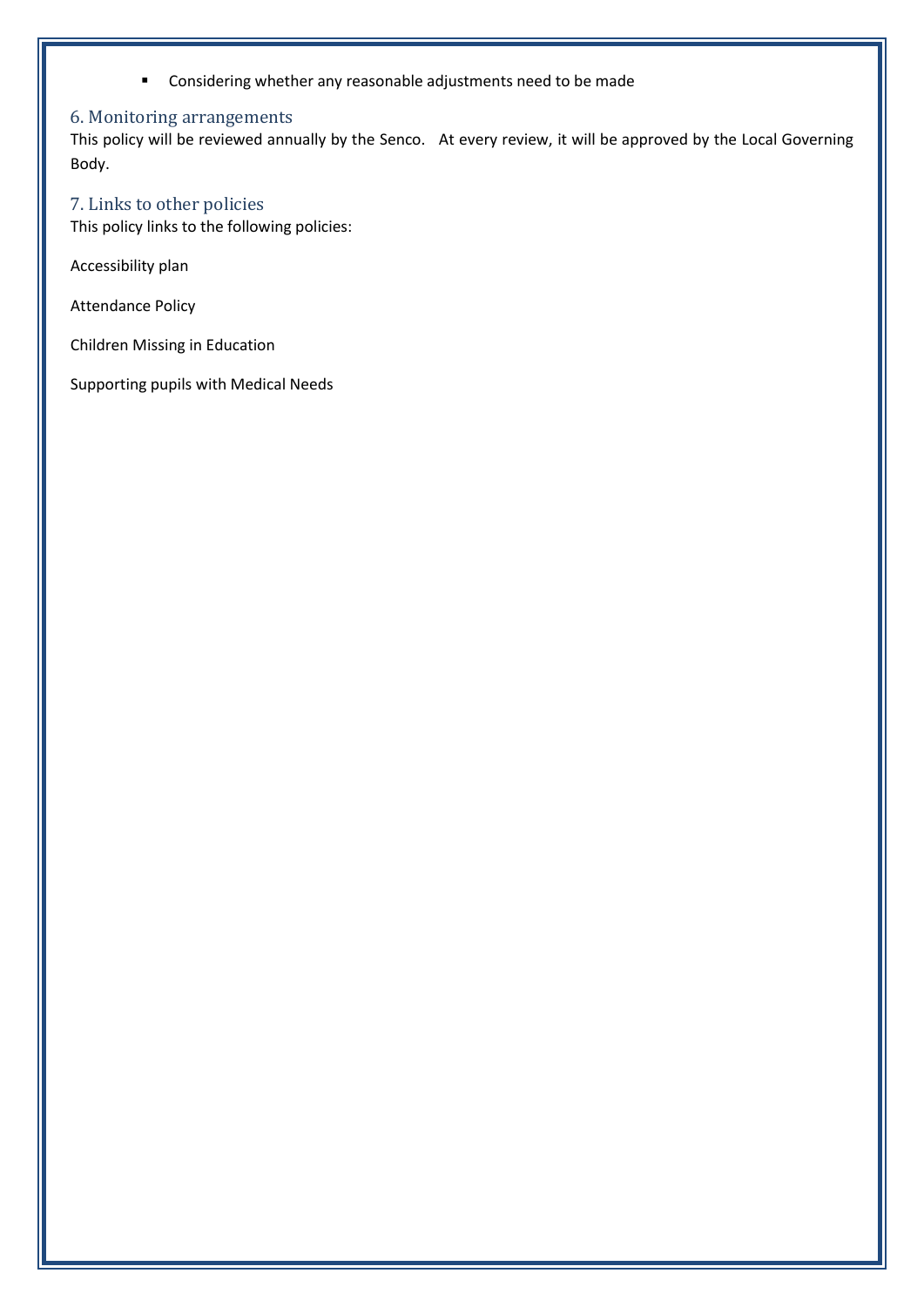

# **Access & Inclusion Service**

Children, Education and Families

**Please submit this referral form, with supporting evidence, to: [gateway@bromley.gov.uk](mailto:gateway@bromley.gov.uk) Tel: 0208 313 4063**

# **Gateway Panel Referral Form**

*Official use only*:

| Case<br>. | <b>Address</b> |  |
|-----------|----------------|--|
|           |                |  |

#### **Parents/carers must provide consent for this referral and provide an electronic or scanned signature on the last page of this referral**.

The aim of this referral is to request multi-agency advice and support for a Bromley resident\* child/young person (C/YP) of compulsory school age who currently meets one or both of the following criteria:

- the C/YP is attending a mainstream school but is at risk of not accessing their full educational entitlement, due to experiencing difficulties within the area of social, emotional and/or mental health (this may include challenging behaviour)
- the C/YP has identified health needs (including physical and/or mental health needs) which currently prevent them from accessing education in their regular school/setting

#### **By making this referral, the parents/carers and referrer are providing consent for the panel to offer a gateway to one or more of the following services:**

#### **Advice and support Primary SEMH outreach Personalised tuition Alternative education provision**

\*note: primary SEMH outreach services are available to Bromley schools but not to out-of-borough schools, regardless of the C/YP's residence

| Full name of C/YP:                     |  |
|----------------------------------------|--|
| Date of birth:                         |  |
| School/setting:                        |  |
| Year group:                            |  |
| Gender:                                |  |
| Ethnicity:                             |  |
| First language:                        |  |
| Unique Pupil Number (UPN):             |  |
| Pupil Premium (Y/N):                   |  |
| Eligible for Free school meals? (Y/N): |  |
| Current attendance %:                  |  |
| Did the Pupil attend full time?        |  |
| How many consecutive days have they    |  |
| been absent?                           |  |
| Parent/carer name:                     |  |
| Parent/carer contact phone:            |  |
| Parent/carer contact e-mail:           |  |
| Home address:                          |  |
| Residential home borough:              |  |
| Child Looked After (Y/N):              |  |
| Adopted (Y/N):                         |  |
| Social worker (if applicable):         |  |
| Local Authority (if applicable):       |  |
| GP name:                               |  |
| GP contact phone:                      |  |
| Name of referrer:                      |  |
| Role/position:                         |  |
| School/setting/organisation:           |  |
| Referrer contact phone:                |  |
| Referrer contact e-mail:               |  |
| Gateway re-referral (Y/N):             |  |
| Date of referral submission:           |  |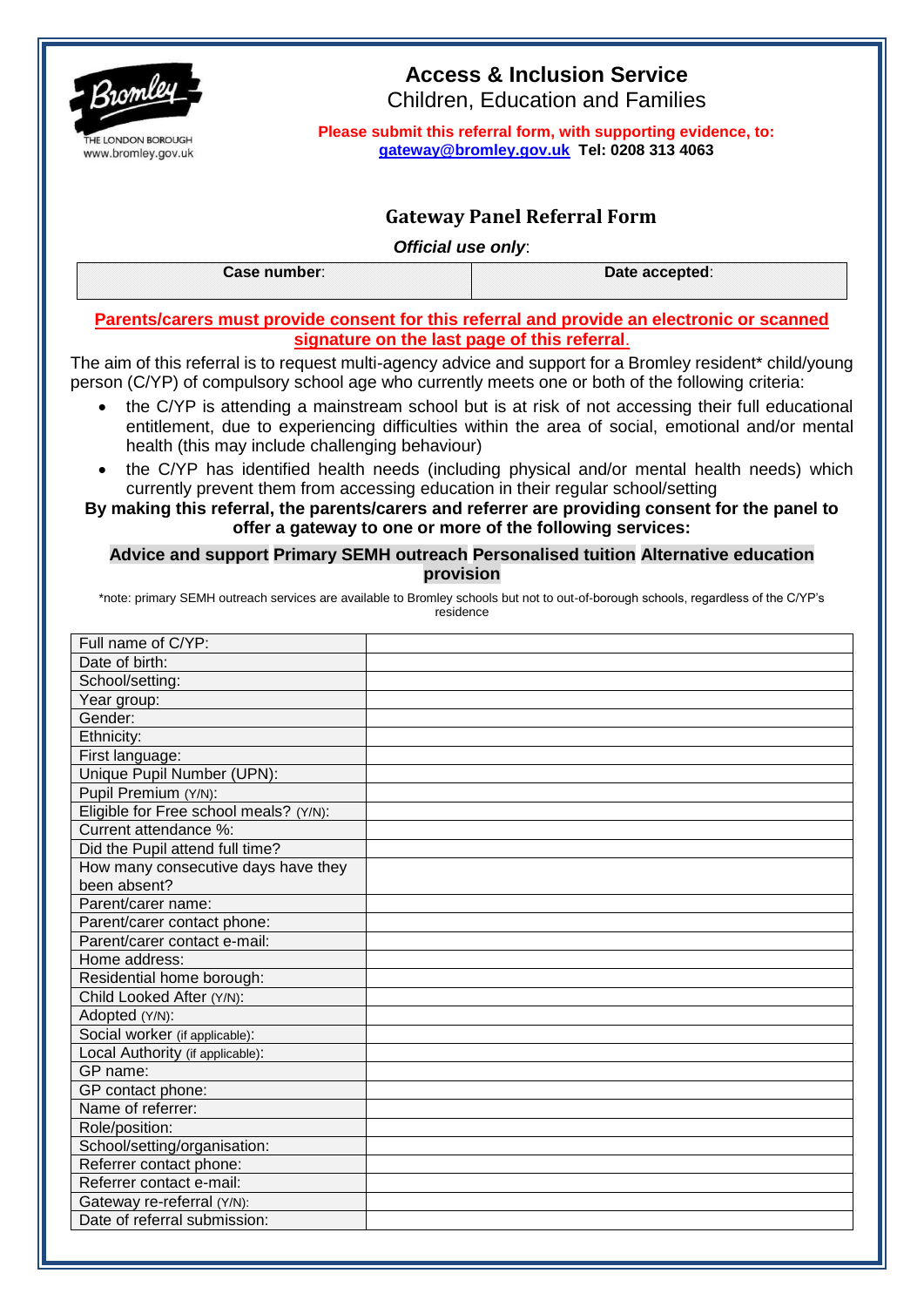#### **Profile of special/additional educational needs or disabilities**

*Please list and briefly describe the C/YP's identified special/additional educational needs or disabilities:*

| Area(s) of need                                                | Y or N | <b>Comments</b> |
|----------------------------------------------------------------|--------|-----------------|
| Communication and interaction                                  |        |                 |
| e.g. Autism, speech, language and communication, etc.          |        |                 |
| Cognition and learning                                         |        |                 |
| e.g. Dyslexia, moderate and severe learning difficulties, etc. |        |                 |
| Social, emotional and mental health                            |        |                 |
| e.g. Anxiety, depression, ADHD, attachment difficulties, etc.  |        |                 |
| Sensory and /or physical                                       |        |                 |
| e.g. Vision and hearing impairments, physical disability, etc. |        |                 |
| Health needs                                                   |        |                 |
| e.g. Medical conditions                                        |        |                 |
| English as an Additional Language                              |        |                 |

#### **SEN/D stage of support**

*Please indicate the C/YP current stage of support:*

| <b>SEN/D stage</b>                     | Y or N | <b>Comments</b> |
|----------------------------------------|--------|-----------------|
| <b>SEN Support Stage</b>               |        |                 |
| Education, Care and Health Plan (EHCP) |        |                 |
| Not SEN/D                              |        |                 |

#### **Main concerns**

*Please indicate one or more of the following areas of concern that apply to this C/YP:*

| Area(s) of concern                                                  | <b>Y</b> or N | <b>Comments</b> |
|---------------------------------------------------------------------|---------------|-----------------|
| <b>Progress</b>                                                     |               |                 |
| i.e. sustained concerns across the curriculum, including in         |               |                 |
| English/Literacy and/or Maths/Numeracy                              |               |                 |
| If year 11, what are their plans/arrangements for Post 16?          |               |                 |
| Attendance                                                          |               |                 |
| i.e. sustained trend of increasing poor attendance or risk of       |               |                 |
| future persistent absenteeism                                       |               |                 |
| Behaviour                                                           |               |                 |
| i.e. sustained/overall trend of challenging behaviours that disrupt |               |                 |
| learning (their own learning and the learning of others) and any    |               |                 |
| subsequent fixed term exclusions                                    |               |                 |
|                                                                     |               |                 |

#### **Agency involvement**

*Please list the agencies and professionals involved in assessing and/or supporting this C/YP:*

| <b>Agency</b><br>involvement past<br>or present | List of the agencies and<br>professionals involved<br>Agencies and professionals may include:<br>- SEN Advisory Teams (ISAT, Complex Needs Team, Hearing<br>Team, Vision Team, Early Years SEN Advisory Service)<br>- Educational Psychologist<br>- Speech and Language Therapist<br>- Occupational Therapist<br>- Physiotherapist<br>- Community Paediatrician<br>- Consultant/Speciality Doctor<br>- Education Welfare Officer<br>- Bromley Wellbeing<br>- CAMHS<br>- Other mental health service (e.g. counsellor, psychologist,<br>etc.<br>- CAF Team<br>- Early Intervention & Family Services (including Bromley<br>Children Project)<br>- Social Care<br>- Virtual School (CLA/Adopted)<br>Youth Offending Service<br>- Other agencies/professionals not listed above | Key contact name and<br>contact details (please<br>list for each agency /<br>professional if available) | Month and year<br>started and ended<br>or started since<br>(please list for<br>each agency /<br>professional) |
|-------------------------------------------------|------------------------------------------------------------------------------------------------------------------------------------------------------------------------------------------------------------------------------------------------------------------------------------------------------------------------------------------------------------------------------------------------------------------------------------------------------------------------------------------------------------------------------------------------------------------------------------------------------------------------------------------------------------------------------------------------------------------------------------------------------------------------------|---------------------------------------------------------------------------------------------------------|---------------------------------------------------------------------------------------------------------------|
| Past involvement<br>(not current)               |                                                                                                                                                                                                                                                                                                                                                                                                                                                                                                                                                                                                                                                                                                                                                                              |                                                                                                         |                                                                                                               |
| Current<br>involvement                          |                                                                                                                                                                                                                                                                                                                                                                                                                                                                                                                                                                                                                                                                                                                                                                              |                                                                                                         |                                                                                                               |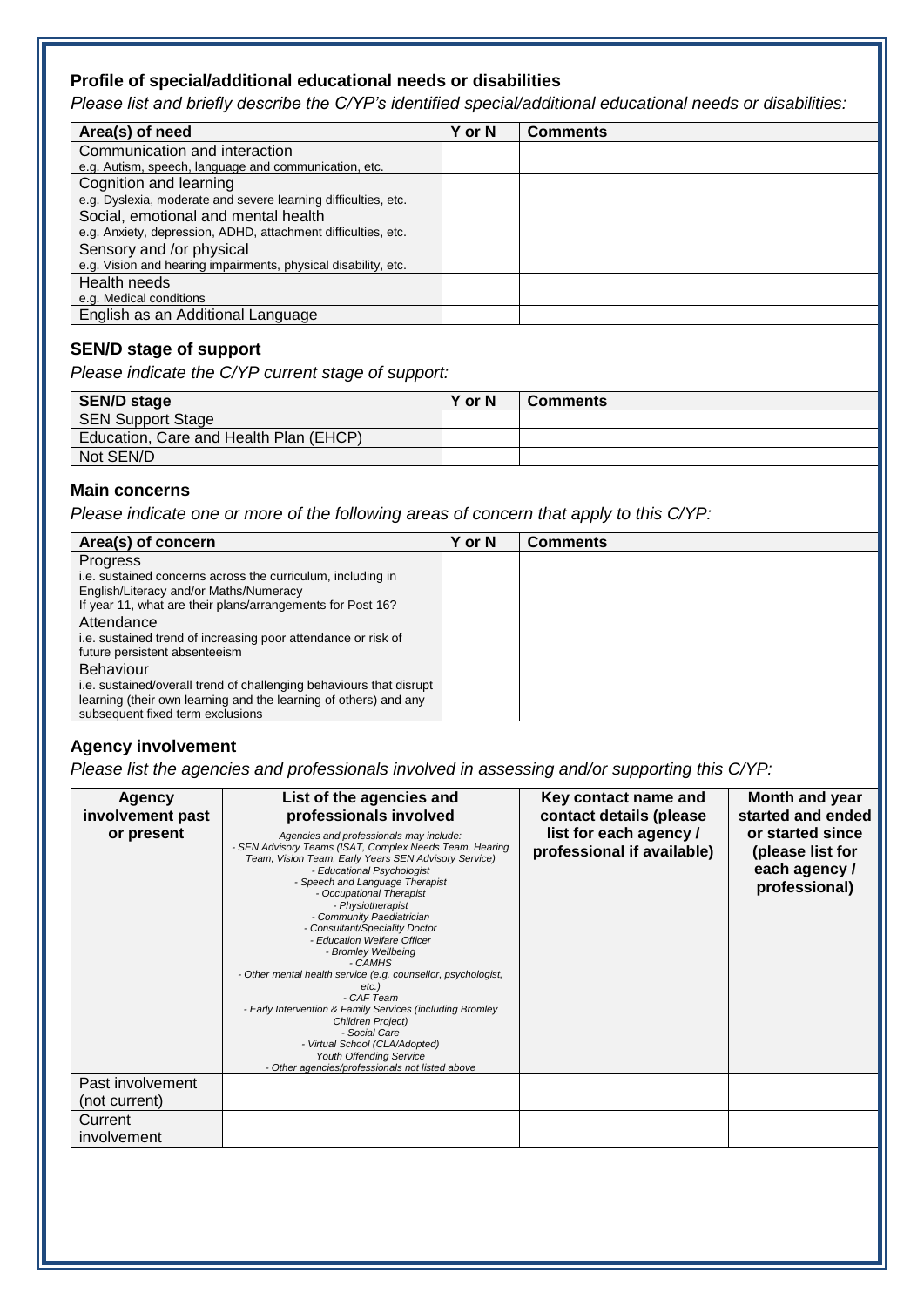# **Family members**

*Please list the C/YP's parent(s), siblings and any other family members currently living with the C/YP:*

| Name of family member | Relationship of the family member to the C/YP | Age if<br>under<br>18 |
|-----------------------|-----------------------------------------------|-----------------------|
|                       |                                               |                       |
|                       |                                               |                       |
|                       |                                               |                       |
|                       |                                               |                       |
|                       |                                               |                       |
|                       |                                               |                       |
|                       |                                               |                       |
|                       |                                               |                       |
|                       |                                               |                       |
|                       |                                               |                       |

## **Plans currently in place for the C/YP**

*Please identify if/which plans are currently in place for the C/YP:*

| Plans in place                                                                              | Y/N | Past strategies used/were<br>they successful? | <b>Current lead</b><br>professional and<br>contact details |
|---------------------------------------------------------------------------------------------|-----|-----------------------------------------------|------------------------------------------------------------|
| Individual Health Care Plan                                                                 |     |                                               |                                                            |
| Pastoral plan, e.g. behaviour/risk assessment                                               |     |                                               |                                                            |
| SEN Support Partnership Plan with Inclusion                                                 |     |                                               |                                                            |
| Support Advisory Team (ISAT)                                                                |     |                                               |                                                            |
| Pupil Resource Agreement (PRA)                                                              |     |                                               |                                                            |
| Education, Health and Care Plan (EHCP)                                                      |     |                                               |                                                            |
| <b>Common Assessment Framework</b>                                                          |     |                                               |                                                            |
| Plan with Social Care, e.g. Child in Need, Child<br>Protection or a Personal Education Plan |     |                                               |                                                            |

# **Supporting evidence**

*Please indicate the supporting evidence that is being submitted with this referral:*

| <b>Evidence type</b>                                                                                                 | <b>Submitted</b><br>Y or N |
|----------------------------------------------------------------------------------------------------------------------|----------------------------|
| All referrals should include the following supporting evidence:                                                      |                            |
| Progress tracking data (ideally for at least for the past 2 terms)                                                   |                            |
| Attendance records for the last 3 years (need to be up-to-date at the time of referral)                              |                            |
| C/YP views (in any format but ensure that these are up to date and relevant to the referral)                         |                            |
| Parent/carer views (as above)                                                                                        |                            |
| Provision maps or other types of support plans (ideally for at least the past 2 terms)                               |                            |
| Some referrals may require some of the following supporting evidence:                                                |                            |
| One or more diagnostic/assessment reports from professionals (e.g. EP, SALT, OT, etc.)                               |                            |
| Health/medical report/letter (recent and relevant to the C/YP's ability to access education in their school/setting) |                            |
| SEN Advisory Teacher/Specialist Teacher advisory reports (most recent)                                               |                            |
| Behaviour logs/records (ideally for at least for the past 2 terms)                                                   |                            |
| Personal C/YP profiles, e.g. 1-page profiles, pen portraits, pupil passports, etc. (most recent)                     |                            |
| Individual CAMHS Health Care Plan (most recent)                                                                      |                            |
| Pastoral plan, e.g. PSP, behaviour support plan, risk assessment, etc. (most recent)                                 |                            |
| Pupil Resource Agreement (PRA) (most recent)                                                                         |                            |
| Education, Health and Care Plan (EHCP) (most recent)                                                                 |                            |
| Common Assessment Framework/Team Around the Child meeting minutes (most recent)                                      |                            |
| Plan with Social Care, e.g. Child in Need Plan, Child Protection Plan or a Personal Education                        |                            |
| Plan (must be included if Social Care are involved) (most recent)                                                    |                            |
| Past education advice/what has been tried before, KS2 results and most recent education                              |                            |
| reports                                                                                                              |                            |
| Contacts at last school                                                                                              |                            |